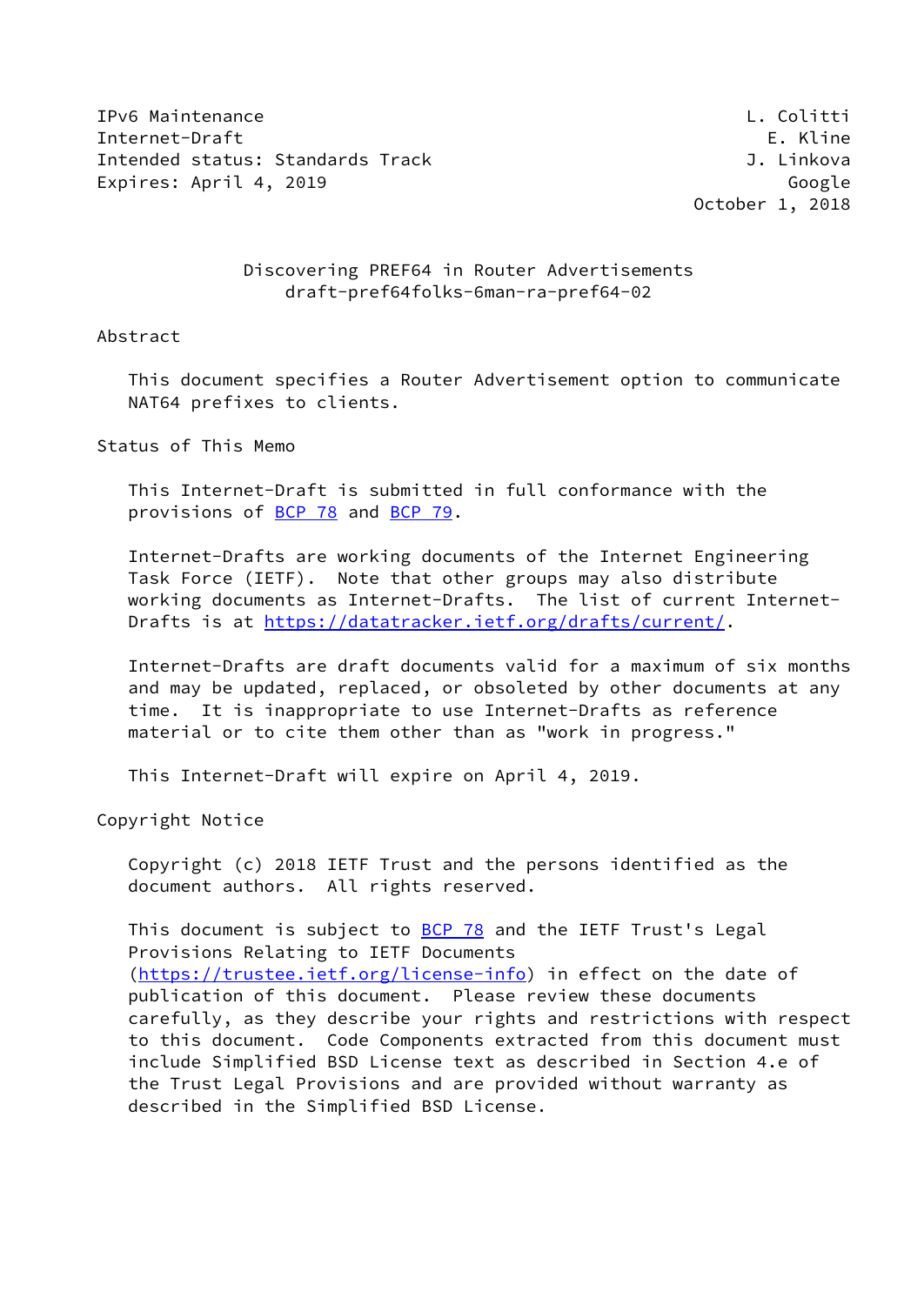# <span id="page-1-1"></span>Internet-Draft Discovering PREF64 in Router Advertisements October 2018

# Table of Contents

|                                                                  | $\overline{2}$ |
|------------------------------------------------------------------|----------------|
| Requirements Language<br>1.1.                                    | $\overline{2}$ |
|                                                                  | $\overline{2}$ |
| Why include the NAT64 prefix in Router Advertisements $\ldots$ . | $\overline{3}$ |
| 3.                                                               | $\overline{3}$ |
| $\overline{4}$ .                                                 | $\overline{4}$ |
| 5.<br>Handling Multiple NAT64 Prefixes                           | $\overline{4}$ |
| 6.                                                               | $\overline{5}$ |
| 7.                                                               | 6              |
| 8.                                                               | 6              |
| 9.                                                               | 6              |
|                                                                  | 6              |
| Normative References<br>10.1.                                    | 6              |
| Informative References<br>10.2.                                  | $\overline{1}$ |
|                                                                  | 8              |
| Authors'                                                         | 8              |
|                                                                  |                |

#### <span id="page-1-0"></span>[1](#page-1-0). Introduction

NAT64 [[RFC6146](https://datatracker.ietf.org/doc/pdf/rfc6146)] with DNS64 [[RFC6147\]](https://datatracker.ietf.org/doc/pdf/rfc6147) is a widely-deployed mechanism to provide IPv4 access on IPv6-only networks. In order to support functions such as local validation of DNSSEC [\[RFC4033](https://datatracker.ietf.org/doc/pdf/rfc4033)] responses, 464xlat [\[RFC6877](https://datatracker.ietf.org/doc/pdf/rfc6877)], and local IPv4 address synthesis [\[RFC8305](https://datatracker.ietf.org/doc/pdf/rfc8305)], the host must be aware of the NAT64 prefix in use by the network. This document specifies a Router Advertisement [[RFC4861](https://datatracker.ietf.org/doc/pdf/rfc4861)] option to communicate the NAT64 prefix to hosts.

#### <span id="page-1-2"></span>[1.1](#page-1-2). Requirements Language

 The key words "MUST", "MUST NOT", "REQUIRED", "SHALL", "SHALL NOT", "SHOULD", "SHOULD NOT", "RECOMMENDED", "MAY", and "OPTIONAL" in this document are to be interpreted as described in [RFC 2119 \[RFC2119](https://datatracker.ietf.org/doc/pdf/rfc2119)].

#### <span id="page-1-3"></span>[1.2](#page-1-3). Terminology

Pref64: an IPv6 prefix used for IPv6 address synthesis [\[RFC6146](https://datatracker.ietf.org/doc/pdf/rfc6146)];

 RA Router Advertisement, a message used by IPv6 routers to advertise their presence together with various link and Internet parameters  $([$ <u>RFC4861</u>] $);$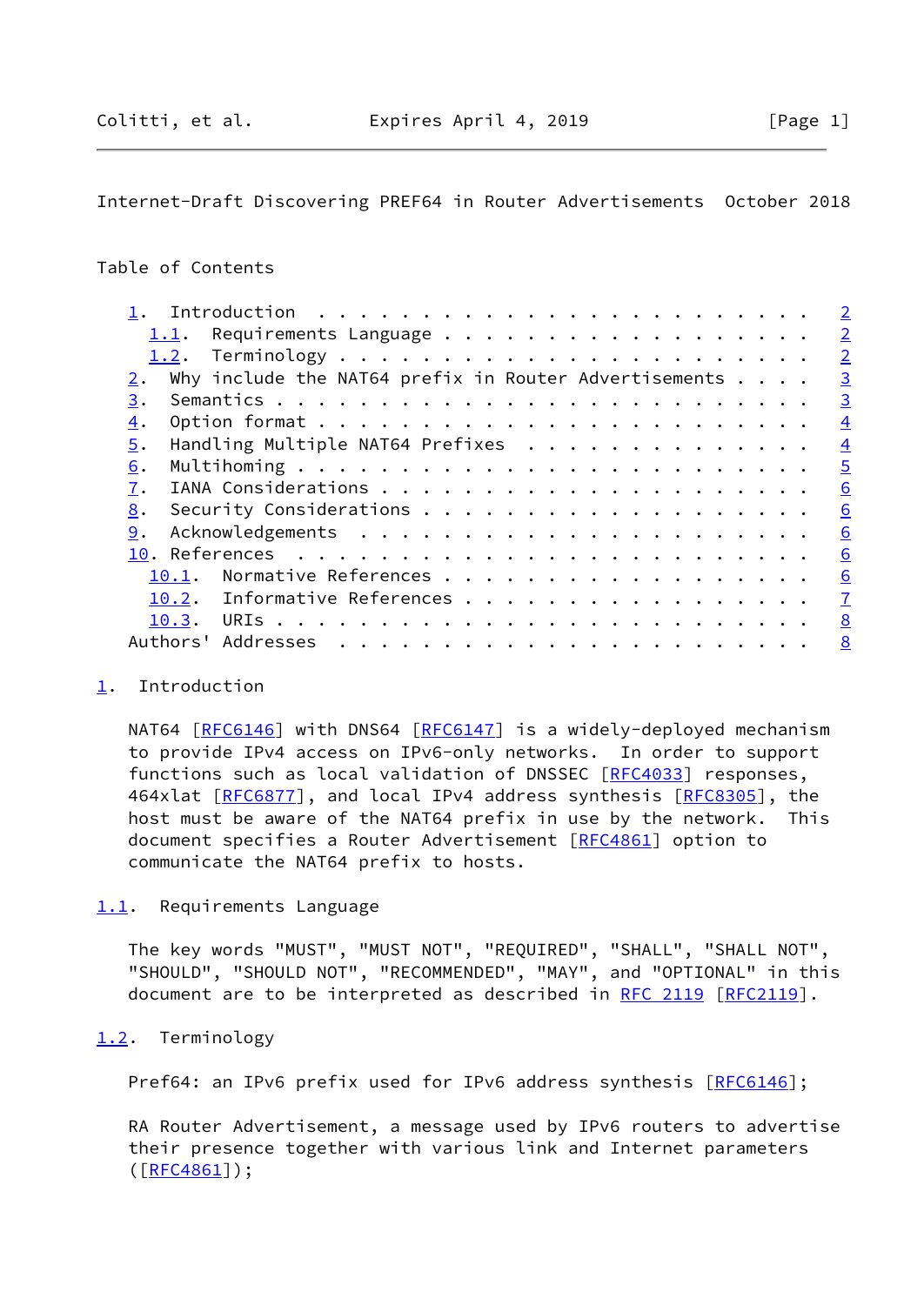PvD-aware host A host that supports the association of network configuration information into PvDs and the use of these PvDs. Also named PvD-aware node in [\[RFC7556](https://datatracker.ietf.org/doc/pdf/rfc7556)].

Colitti, et al. Expires April 4, 2019 [Page 2]

<span id="page-2-1"></span>Internet-Draft Discovering PREF64 in Router Advertisements October 2018

<span id="page-2-0"></span>[2](#page-2-0). Why include the NAT64 prefix in Router Advertisements

 Fate sharing: NAT64 requires a routing to be configured. IPv6 routing configuration requires receiving an IPv6 Router Advertisement [\[RFC4861](https://datatracker.ietf.org/doc/pdf/rfc4861)]. Compared to currently-deployed NAT64 prefix discovery methods such as [\[RFC7050](https://datatracker.ietf.org/doc/pdf/rfc7050)], including the NAT64 prefix in the Router Advertisement minimizes the number of packets required to configure a host. This speeds up the process of connecting to a network that supports NAT64/DNS64, and simplifies host implementation by removing the possibility that the host can have an incomplete layer 3 configuration (e.g., IPv6 addresses and prefixes, but no NAT64 prefix).

 Deployability: all IPv6 hosts and networks are required to support [\[RFC4861](https://datatracker.ietf.org/doc/pdf/rfc4861)]. Other options such as [[RFC7225](https://datatracker.ietf.org/doc/pdf/rfc7225)] require implementing other protocols.

<span id="page-2-2"></span>[3](#page-2-2). Semantics

 For simplicity, this option only supports a NAT64 prefix length of 96 bits, as this is by the most common configuration used by hosts. Networks using one of the other prefix lengths supported in ([\[RFC6052](https://datatracker.ietf.org/doc/pdf/rfc6052)]) can use other mechanisms such as [\[RFC7050](https://datatracker.ietf.org/doc/pdf/rfc7050)] or [[RFC7225](https://datatracker.ietf.org/doc/pdf/rfc7225)]. If different prefix lengths become common, another RA option can be created to configure them.

 This option may appear more than once in a Router Advertisement. Host behaviour with regards to synthesizing IPv6 addresses from IPv4 addresses SHOULD follow the recommendations given in [Section](https://datatracker.ietf.org/doc/pdf/rfc7050#section-3) 3 of [RFC7050], limited to the NAT64 prefixes that have non-zero lifetime.

 This option specifies exactly one NAT64 prefix for all IPv4 destinations. If the network operator desires to route different parts of the IPv4 address space to different NAT64 devices, this can be accomplished by routing more specifics of the NAT64 prefix to those devices. For example, if the operator would like to route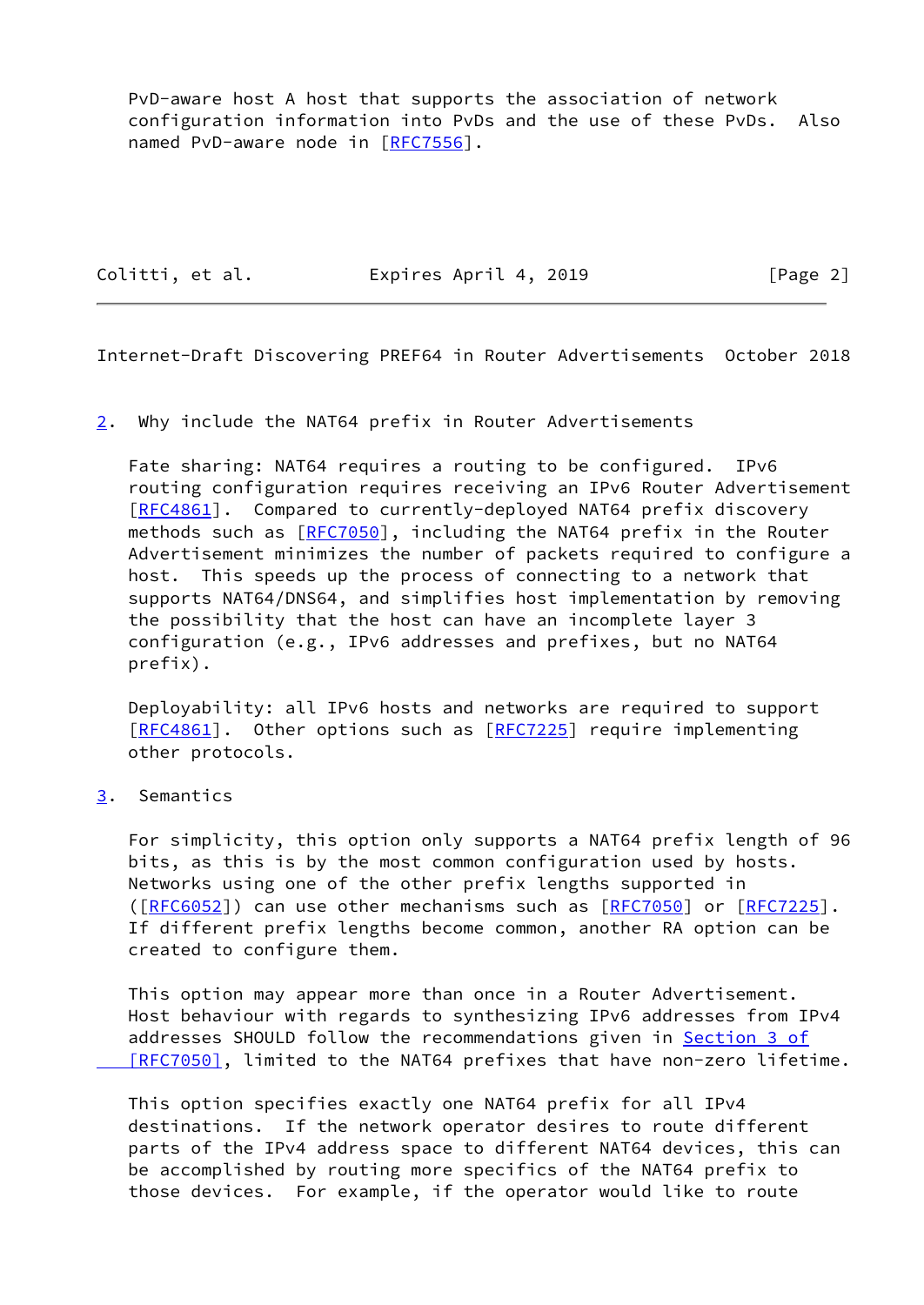10.0.0.0/8 through NAT64 device A and the rest of the IPv4 space through NAT64 device B, and the operator's NAT64 prefix is 2001:db8:a:b::/96, then the operator can route 2001:db8:a:b::a00:0/104 to NAT64 A and 2001:db8:a:b::/64 to NAT64 B.

 In a network that provides both IPv4 and NAT64, it may be desirable for certain IPv4 addresses not to be translated. An example might be private address ranges that are local to the network and should not be reached through the NAT64. This type of configuration cannot be conveyed to hosts using this option, or through other NAT64 prefix provisioning mechanisms such as [\[RFC7050](https://datatracker.ietf.org/doc/pdf/rfc7050)] or [\[RFC7225](https://datatracker.ietf.org/doc/pdf/rfc7225)]. This problem does not apply in IPv6-only networks, because in such networks, the

| Colitti, et al. | Expires April 4, 2019 | [Page 3] |
|-----------------|-----------------------|----------|
|-----------------|-----------------------|----------|

<span id="page-3-1"></span>Internet-Draft Discovering PREF64 in Router Advertisements October 2018

 host does not have an IPv4 address and cannot reach any IPv4 destinations without the NAT64.

<span id="page-3-0"></span>[4](#page-3-0). Option format

0 1 2 3 0 1 2 3 4 5 6 7 8 9 0 1 2 3 4 5 6 7 8 9 0 1 2 3 4 5 6 7 8 9 0 1 +-+-+-+-+-+-+-+-+-+-+-+-+-+-+-+-+-+-+-+-+-+-+-+-+-+-+-+-+-+-+-+-+ | Type | Length | Lifetime | +-+-+-+-+-+-+-+-+-+-+-+-+-+-+-+-+-+-+-+-+-+-+-+-+-+-+-+-+-+-+-+-+ | | + Prefix + | |  $+$  +  $+$  +  $+$  +  $+$  +  $+$  +  $+$  +  $+$  +  $+$  +  $+$  +  $+$  +  $+$  +  $+$  +  $+$  +  $+$  +  $+$  +  $+$  +  $+$  +  $+$  +  $+$  +  $+$  +  $+$  +  $+$  +  $+$  +  $+$  +  $+$  +  $+$  +  $+$  +  $+$  +  $+$  +  $+$  +  $+$  +  $+$  +  $+$  +  $+$  +  $+$  +  $+$  +  $+$  + | | +-+-+-+-+-+-+-+-+-+-+-+-+-+-+-+-+-+-+-+-+-+-+-+-+-+-+-+-+-+-+-+-+

Figure 1: NAT64 Prefix Option Format

Fields:

| Type |           | 8-bit identifier of the RDNSS option type as assigned by |  |  |  |  |
|------|-----------|----------------------------------------------------------|--|--|--|--|
|      | IANA: TBD |                                                          |  |  |  |  |

 Length 8-bit unsigned integer. The length of the option (including the Type and Length fields) is in units of 8 octets. The sender MUST set the Length to 2. A host MUST ignore the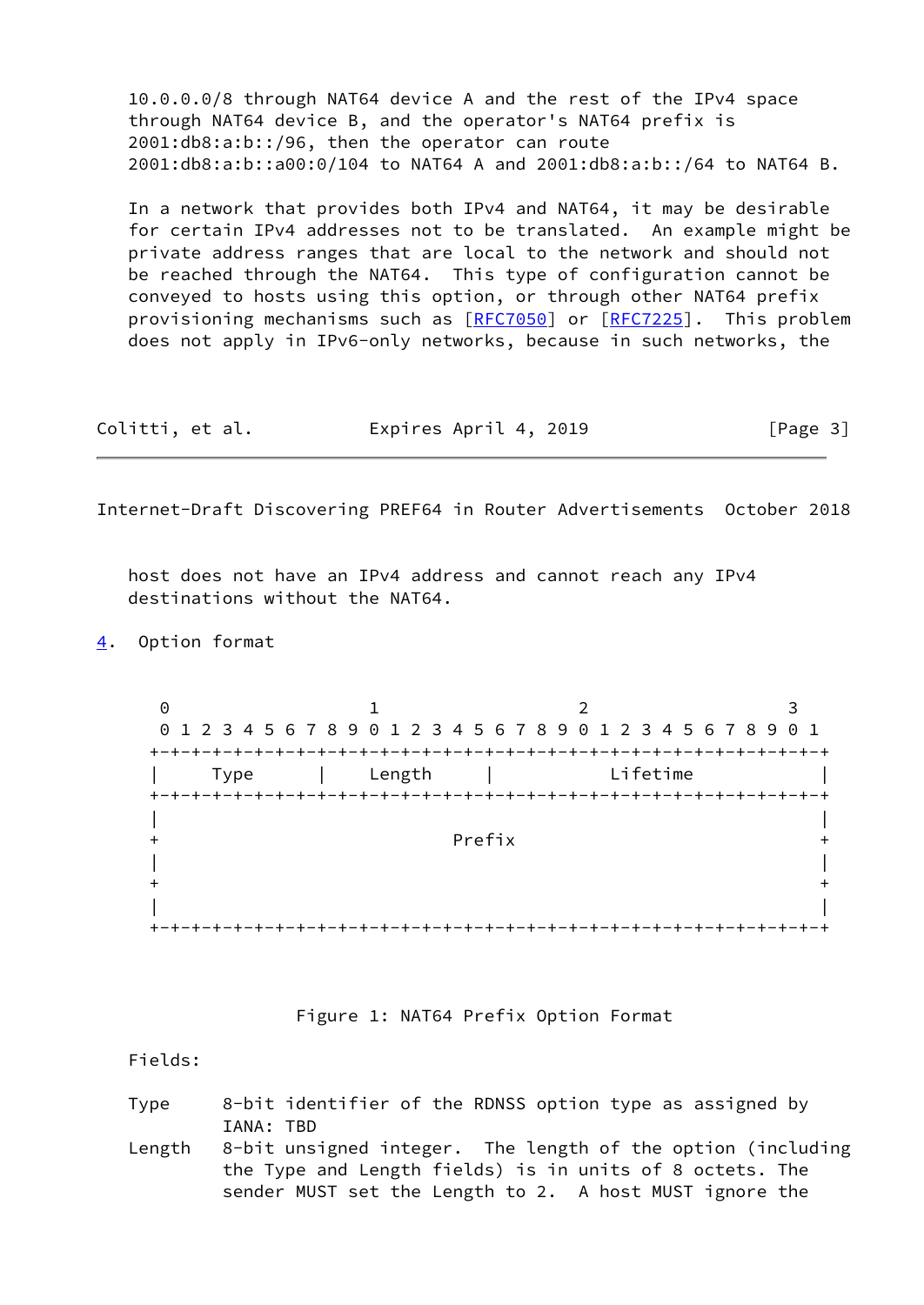NAT64 prefix option if the length field value is 1. If the Length field value exceeds 2, the host MUST utilize the first 16 octets and ignore the rest of the option. Lifetime 16-bit unsigned integer. The maximum time in seconds over which this NAT64 prefix MAY be used. The value of Lifetime SHOULD by default be set to lesser of 3 x MaxRtrAdvInterval or 65535 seconds. A value of zero means that the prefix MUST no longer be used.

- Prefix The 96-bit NAT64 prefix.
- <span id="page-4-0"></span>[5](#page-4-0). Handling Multiple NAT64 Prefixes

 In some cases a host may receive multiple NAT64 prefixes from different sources. Possible scenarios include (but are not limited to):

 o the host is using multiple mechanisms to discover Pref64 prefixes (e.g. by using PCP ([\[RFC7225](https://datatracker.ietf.org/doc/pdf/rfc7225)]) and/or by resolving IPv4-only fully

Colitti, et al. **Expires April 4, 2019**[Page 4]

<span id="page-4-1"></span>Internet-Draft Discovering PREF64 in Router Advertisements October 2018

qualified domain name ([[RFC7050](https://datatracker.ietf.org/doc/pdf/rfc7050)]) in addition to receiving the Pref64 RA option);

- o The pref64 option presents in a single RA more than once;
- o the host receives multiple RAs with different Pref64 prefixes on one or multiple interfaces.

 When multiple Pref64 were discovered via RA Pref64 Option (the Option presents more than once in a singe RA or multiple RAs were received), host behaviour with regards to synthesizing IPv6 addresses from IPv4 addresses SHOULD follow the recommendations given in **Section 3 of**  [\[RFC7050\]](https://datatracker.ietf.org/doc/pdf/rfc7050#section-3), limited to the NAT64 prefixes that have non-zero lifetime..

When different Pref64 are discovered by using multiple mechanisms, hosts SHOULD select one source of infromation only. The RECOMMENDED order is:

- o PCP-discovered prefixes ([\[RFC7225](https://datatracker.ietf.org/doc/pdf/rfc7225)]), if supported;
- o Pref64 discovered via RA Option;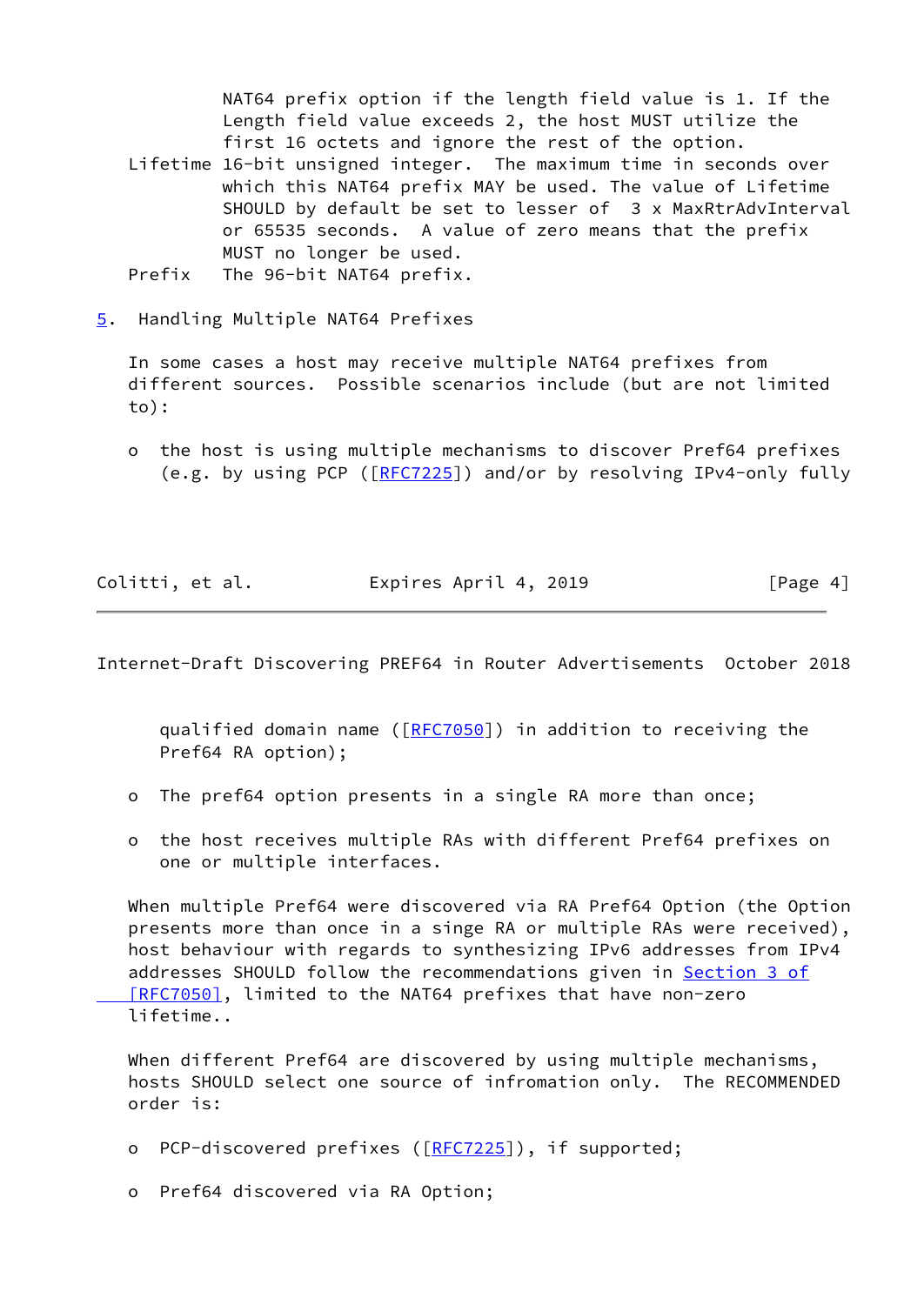o Pref64 resolving IPv4-only fully qualified domain name ( $[REC7050]$ )

 Note that if the network provides Pref64 both via this RA option and [\[RFC7225](https://datatracker.ietf.org/doc/pdf/rfc7225)], hosts that receive the Pref64 via RA option may choose to use it imediately before waiting for PCP to complete, and therefore some traffic may not reflect any more detailed configuration provided by PCP.

### <span id="page-5-0"></span>[6](#page-5-0). Multihoming

 Like most IPv6 configuration information, the Pref64 option is specific to the network on which it is received. For example, a Pref64 option received on a particular wireless network may not be usable unless the traffic is also sourced on that network. Similarly, a host connected to a cellular network that povides NAT64 generally cannot use that NAT64 for destinations reached through a VPN tunnel that terminates outside that network.

 Thus, correct use of this option on a multihomed host generally requires the host to be PVD-aware.

 This issue is not specific to the Pref64 RA option and, for example, is quite typical for DNS resolving on multihomed hosts (e.g. a host might resolve a destination name by using the corporate DNS server

| Colitti, et al. | Expires April 4, 2019 | [Page 5] |
|-----------------|-----------------------|----------|
|                 |                       |          |

<span id="page-5-2"></span>Internet-Draft Discovering PREF64 in Router Advertisements October 2018

 via the VPN tunnel but then send the traffic via its Internet-facing interface).

<span id="page-5-1"></span>[7](#page-5-1). IANA Considerations

 The IANA is requested to assign a new IPv6 Neighbor Discovery Option type for the PREF64 option defined in this document.

| Option Name   Type  <br>+----------------+------ | ---------------+------ |  |
|--------------------------------------------------|------------------------|--|
| PREF64 option $ $ (TBD) $ $                      |                        |  |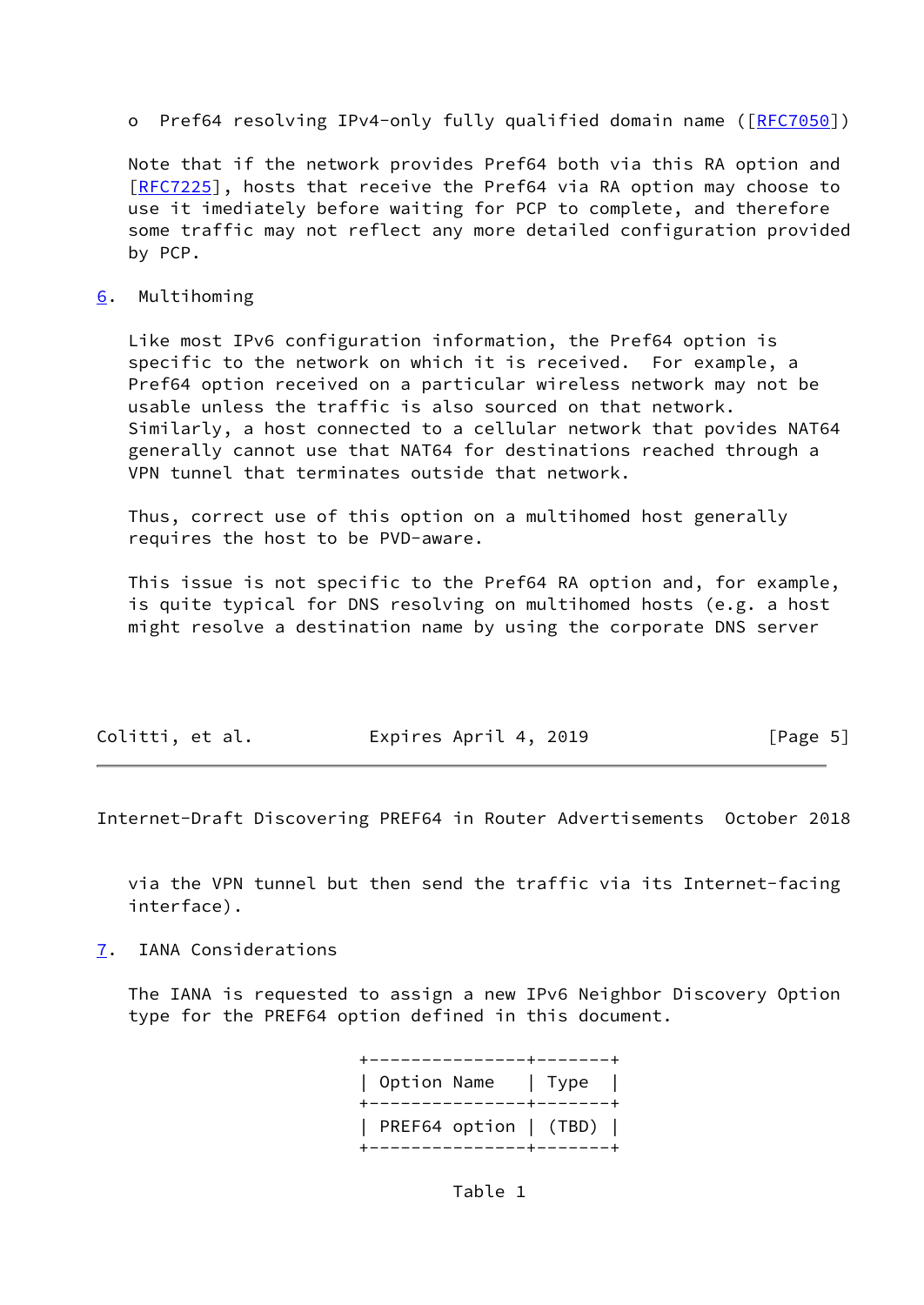The IANA registry for these options is:

<https://www.iana.org/assignments/icmpv6-parameters>[[1\]](#page-8-1)

<span id="page-6-0"></span>[8](#page-6-0). Security Considerations

 Because Router Advertisements are required in all IPv6 configuration scenarios, on IPv6-only networks, Router Advertisements must already be secured, e.g., by deploying RA guard [\[RFC6105](https://datatracker.ietf.org/doc/pdf/rfc6105)]. Providing all configuration in Router Advertisements increases security by ensuring that no other protocols can be abused by malicious attackers to provide hosts with invalid configuration.

 The security measures that must already be in place to ensure that Router Advertisements are only received from legitimate sources eliminate the problem of NAT64 prefix validation described in [section](https://datatracker.ietf.org/doc/pdf/rfc7050#section-3.1) [3.1 of \[RFC7050\]](https://datatracker.ietf.org/doc/pdf/rfc7050#section-3.1).

<span id="page-6-1"></span>[9](#page-6-1). Acknowledgements

 Thanks to the following people (in alphabetical order) for their review and feedback: Brian E Carpenter, Nick Heatley, David Schinazi.

- <span id="page-6-2"></span>[10.](#page-6-2) References
- <span id="page-6-3"></span>[10.1](#page-6-3). Normative References
	- [RFC2119] Bradner, S., "Key words for use in RFCs to Indicate Requirement Levels", [BCP 14](https://datatracker.ietf.org/doc/pdf/bcp14), [RFC 2119](https://datatracker.ietf.org/doc/pdf/rfc2119), DOI 10.17487/RFC2119, March 1997, <[https://www.rfc-editor.org/info/rfc2119>](https://www.rfc-editor.org/info/rfc2119).

| Colitti, et al. | Expires April 4, 2019 | [Page 6] |
|-----------------|-----------------------|----------|
|-----------------|-----------------------|----------|

<span id="page-6-5"></span>Internet-Draft Discovering PREF64 in Router Advertisements October 2018

 [RFC6052] Bao, C., Huitema, C., Bagnulo, M., Boucadair, M., and X. Li, "IPv6 Addressing of IPv4/IPv6 Translators", [RFC 6052,](https://datatracker.ietf.org/doc/pdf/rfc6052) DOI 10.17487/RFC6052, October 2010, <[https://www.rfc-editor.org/info/rfc6052>](https://www.rfc-editor.org/info/rfc6052).

<span id="page-6-4"></span>[10.2](#page-6-4). Informative References

[I-D.ietf-intarea-provisioning-domains]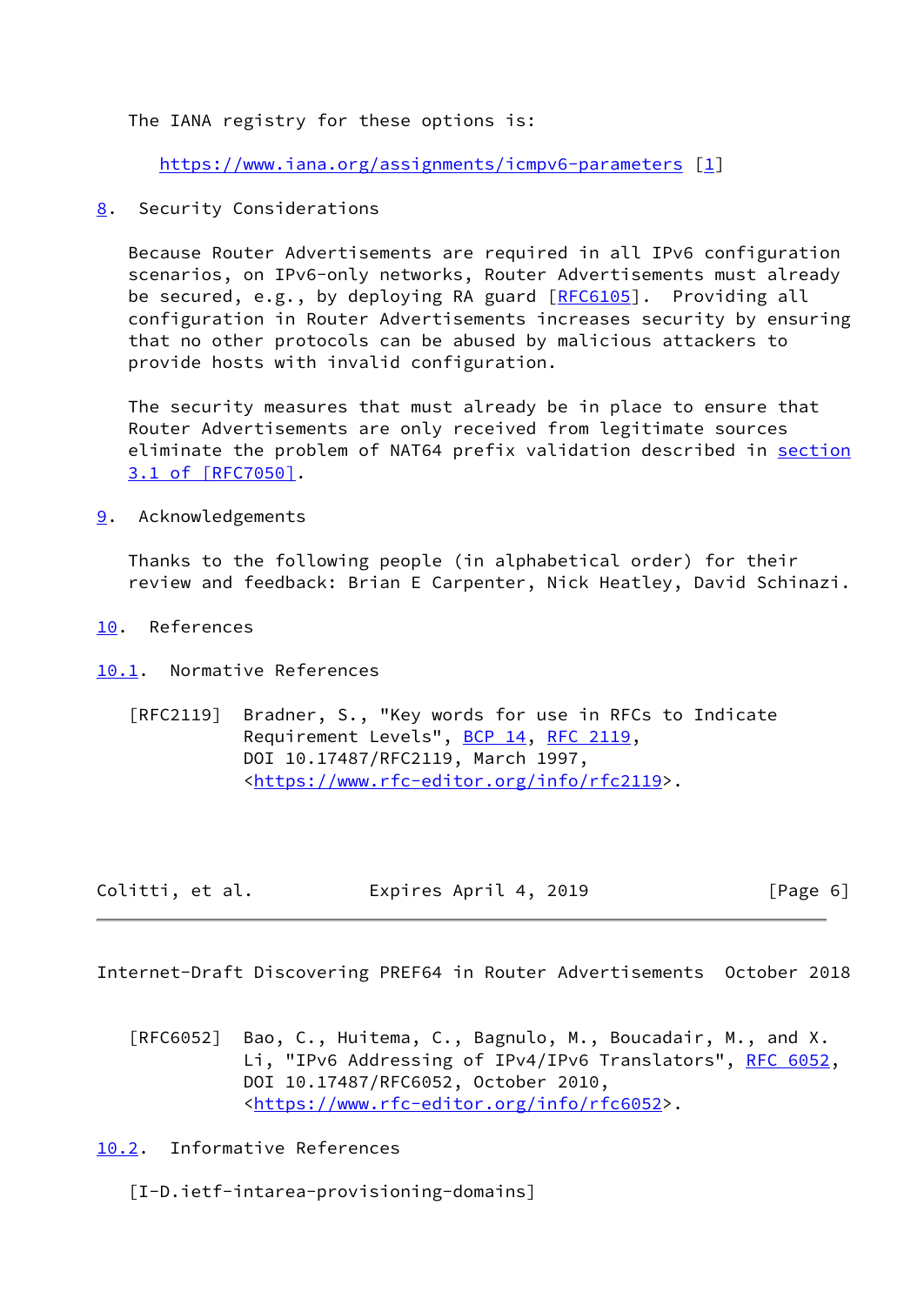Pfister, P., Vyncke, E., Pauly, T., Schinazi, D., and W. Shao, "Discovering Provisioning Domain Names and Data", [draft-ietf-intarea-provisioning-domains-02](https://datatracker.ietf.org/doc/pdf/draft-ietf-intarea-provisioning-domains-02) (work in progress), June 2018.

- [RFC4033] Arends, R., Austein, R., Larson, M., Massey, D., and S. Rose, "DNS Security Introduction and Requirements", [RFC 4033,](https://datatracker.ietf.org/doc/pdf/rfc4033) DOI 10.17487/RFC4033, March 2005, <[https://www.rfc-editor.org/info/rfc4033>](https://www.rfc-editor.org/info/rfc4033).
- [RFC4861] Narten, T., Nordmark, E., Simpson, W., and H. Soliman, "Neighbor Discovery for IP version 6 (IPv6)", [RFC 4861](https://datatracker.ietf.org/doc/pdf/rfc4861), DOI 10.17487/RFC4861, September 2007, <[https://www.rfc-editor.org/info/rfc4861>](https://www.rfc-editor.org/info/rfc4861).
- [RFC6105] Levy-Abegnoli, E., Van de Velde, G., Popoviciu, C., and J. Mohacsi, "IPv6 Router Advertisement Guard", [RFC 6105,](https://datatracker.ietf.org/doc/pdf/rfc6105) DOI 10.17487/RFC6105, February 2011, <[https://www.rfc-editor.org/info/rfc6105>](https://www.rfc-editor.org/info/rfc6105).
- [RFC6146] Bagnulo, M., Matthews, P., and I. van Beijnum, "Stateful NAT64: Network Address and Protocol Translation from IPv6 Clients to IPv4 Servers", [RFC 6146](https://datatracker.ietf.org/doc/pdf/rfc6146), DOI 10.17487/RFC6146, April 2011, [<https://www.rfc-editor.org/info/rfc6146](https://www.rfc-editor.org/info/rfc6146)>.
- [RFC6147] Bagnulo, M., Sullivan, A., Matthews, P., and I. van Beijnum, "DNS64: DNS Extensions for Network Address Translation from IPv6 Clients to IPv4 Servers", [RFC 6147,](https://datatracker.ietf.org/doc/pdf/rfc6147) DOI 10.17487/RFC6147, April 2011, <[https://www.rfc-editor.org/info/rfc6147>](https://www.rfc-editor.org/info/rfc6147).
- [RFC6877] Mawatari, M., Kawashima, M., and C. Byrne, "464XLAT: Combination of Stateful and Stateless Translation", [RFC 6877,](https://datatracker.ietf.org/doc/pdf/rfc6877) DOI 10.17487/RFC6877, April 2013, <[https://www.rfc-editor.org/info/rfc6877>](https://www.rfc-editor.org/info/rfc6877).
- [RFC7050] Savolainen, T., Korhonen, J., and D. Wing, "Discovery of the IPv6 Prefix Used for IPv6 Address Synthesis", [RFC 7050,](https://datatracker.ietf.org/doc/pdf/rfc7050) DOI 10.17487/RFC7050, November 2013, <[https://www.rfc-editor.org/info/rfc7050>](https://www.rfc-editor.org/info/rfc7050).

| Colitti, et al. | Expires April 4, 2019 | [Page 7] |
|-----------------|-----------------------|----------|
|-----------------|-----------------------|----------|

<span id="page-7-0"></span>Internet-Draft Discovering PREF64 in Router Advertisements October 2018

[RFC7225] Boucadair, M., "Discovering NAT64 IPv6 Prefixes Using the